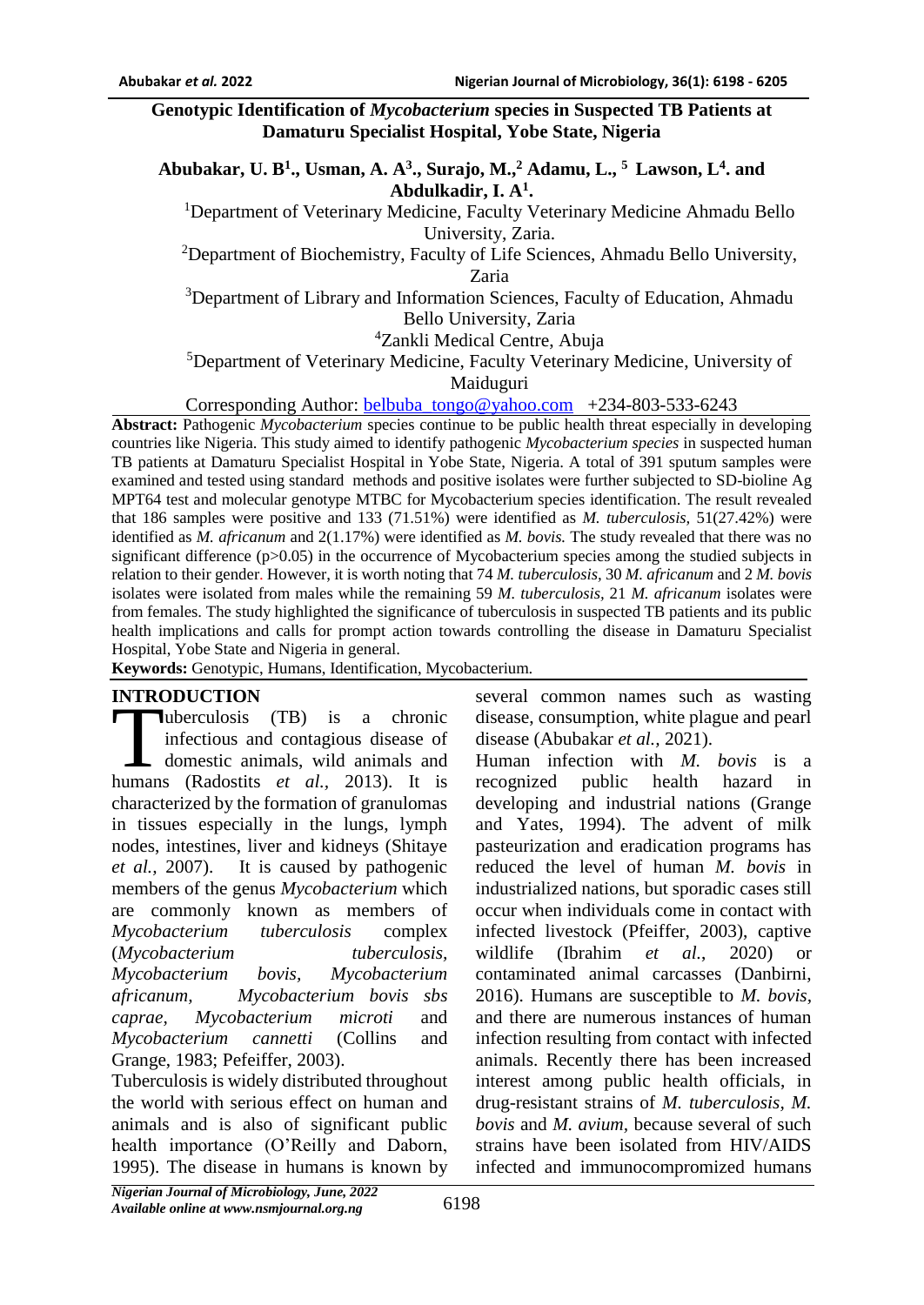(Abubakar et *al.,* 2021). Infection with *M. bovis* causes pulmonary and extrapulmonary disease (Abubakar, 2007). Contact with infected animals is a source of *M. bovis* infection for humans and is a recognized hazard for abattoir workers, veterinarians and livestock handlers (Ibrahim, 2016).

Despite this expression of political will to control human TB in Nigeria, and a clearly articulated national TB policy, there was no sufficient financial support necessary for the effective implementation of the policy (Anon, 2006). Effective TB control is also affected by inadequate trained personnel and political instability, poor health infrastructure and facilities, poor referral system, poor procurement and supply management system and poor donor coordination/management locally and internationally. Most importantly also, diagnosis of tuberculosis stops at the smear level, hence the species involved in causing the disease are not known thereby making it difficult to study outbreaks, trace the routes of transmission and also identify the species and strains of *Mycobacterium*  involved. Another major setback is the inability of the national TB control program to recognize the significance of *M. bovis,*  which are a major public health problem and the general lack of collaboration between human and veterinary medical personnel in this regard. Generally, there has been total lack of synergy and harmony of laws regulating the control of human and bovine tuberculosis in the country (Abubakar, 2010). In 2013 the World Health Organization in its policy statement indicated that effort should be made to reach the 3million new TB case that are missed every year by the health system 70% of which live India, South Africa, Bangladesh, Pakistan, china, DR Congo, Mozambique, Nigeria, Ethiopia, phliphines and Myanmar (WHO, 2013b) Thus, case identification is one of most important factor that determines the successful implementation of TB control strategies or otherwise (Aminu and Tukur, 2016). The use of molecular techniques for epidemiological studies has not been fully exploited in Nigeria; as such there is limited

data on the species of *Mycobacterium* responsible for both human and animal tuberculosis (Cadmus *et al*., 2006, Abubakar *et al.,* 2011). In view of this, it is therefore justified that this study be embarked upon from suspected TB patients using genotypic identification of Mycobacterium species at Damaturu Specialist Hospital, Yobe State, Nigeria.

# **MATERIALS AND METHODS Study Area**

Yobe State is located in North eastern part of Nigeria. A mainly agricultural state, it was created on August 27, 1991. Yobe state was carved out of present-day Borno state, with an area of about  $45,502$  km<sup>2</sup> and lies within latitude 11-12<sup>0</sup>N and longitude 10-13<sup>0</sup>E and lies within the savannah region of Nigeria. According to the 2006 census, the population of the state is estimated to be 2,532,395. The state borders the Nigerian states of Bauchi, Borno, Gombe, and Jigawa. It borders the Diffa Region and the Zindar Region to the north in The Republic of Niger. Because the state lies mainly in the dry belt, the state is dry and hot for most of the year, except in the southern part of the state which has a milder climate (Gambo *et a*l.,2010).

# **Ethical Consideration**

Approval was obtained from the Yobe State Hospital Management Boards of the Hospital ethics committee prior to the study.

## **Human Sputum Collection**

Non-probability sampling technique was used (Judgemental/purposive) in which Three Hundred and Ninety One (391) Sputum samples were collected from clinical suspected TB patients that attended Damaturu Specialist human hospitals in Yobe State. Three sputum samples were collected from each patient i.e.  $1<sup>st</sup>$  spot, overnight and 2<sup>nd</sup> spot as recommended by the International Union Against Tuberculosis and Lung Diseases (IUATLD) (Ipuge, Riedaer and Enarson 1996). Samples were collected in sterile screw capped containers with CetylPyridnium Chloride (CPC) as a preservatives and decontaminants, transported to the laboratory in ice parks for processing.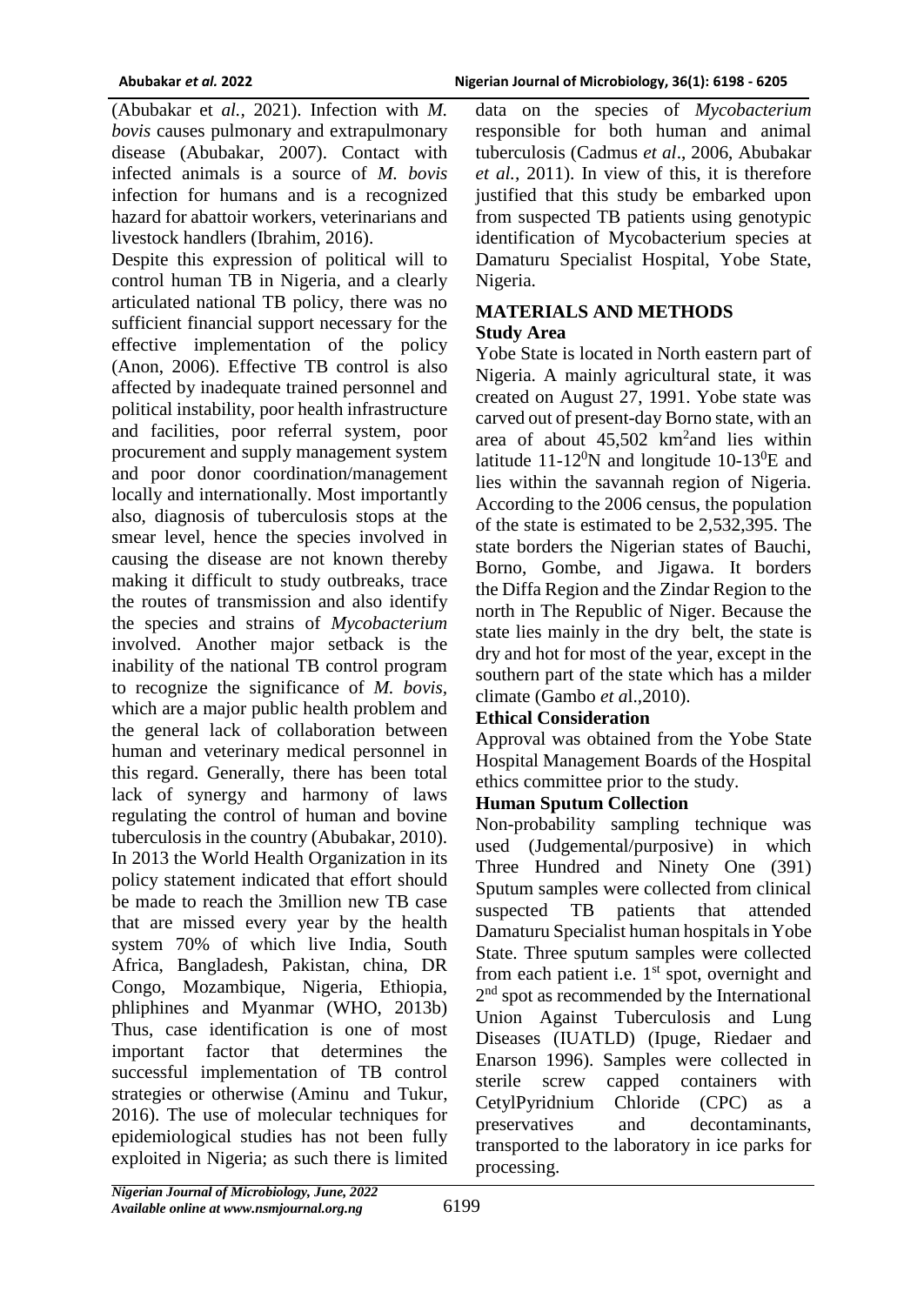## **Laboratory Processing of Human Sputum (Culture)**

Sputum samples were preserved and decontaminated using the CetylPyridnium Chloride (CPC) before inoculating on to LJslopes using standard method (Van Embden *et al.* 1993). 10ml of sputum (depending on the quantity available), 15ml sterile saline was added and the mixture was then allowed to stand for 15mins at room temperature with occasional shaking before centrifuging at 3000g for 15mins. The supernatant was poured off and 20ml sterile saline was added to re-suspend the sediment before centrifuging again for another 15mins. The supernatant was decanted and the sediments inoculated onto 2 slants of Lowenstein-Jensen media (glycerol and pyruvate enriched) before incubating at 37°c for a minimum of 8 weeks.

# **Primary Isolation**

Cultures were examined weekly for colonies with a hand lens; the growth time and colonial characteristic were noted. A representative colony was smeared and stained by the Zeil Nelsen stain technique for presence of acidfast bacilli (AFB) and cellular morphology was noted.

## **Acid-Fast /Zeihl-Neelsen (ZN) Stain**

Zeihl-Neelsen staining was carried out using standard protocol as described by ((Anonymous 1970; Corner 1988, Abubakar, 2016) to detect acid-fast bacilli from the suspected TB patients samples collected.

An impression smear was made using new, clean and labelled grease-free slide and the slide was air-dried and heat fixed by passing it through a flame (Over a bursen-bunner) with the specimen side up. This is to fix the specimen to the slide and preserve the bacterial morphology. The slide was then flooded with carbolfuschin and then steamed gently with the flame from underside. It was then rinsed off with water and decolorized with 5% acid alcohol until the red colour is gone. The slide was rinsed again with water and counter-stained with methylene blue.

Additional rinsing with water was applied to remove excess colour and air dried. It was then examined under a microscope with oil emersion lens at x 100 to look for acid fast bacilli (AFB). The bacilli appeared red, straight or slightly curved rods occurring either singly or in groups while non-acid-fast microorganisms stained blue.

# **SD-BiolineTB Ag MPT64**

This is rapid immunochromatographic identification test for the *Mycobacterium tuberculosis* complex that uses mouse monoclonal anti-MPT64. This test kits can be easily used for rapid identification of the *Mycobacterium tuberculosis* complex in combination with culture system based on liquid or solid media without any technical complexity in clinical laboratories.

# **Test procedure**

3 – 4 colonies were suspended in 200ul of extraction of buffer prior to test. Removed the test device from the foil pouch and placed it on a flat, dry surface. 100ul of suspended solid cultures in buffer was added in to the sample well. As the test begins to work a purple colour moved across the result window in the centre of the test device. The result was interpreted in 15 minute after sample application

# **Interpretation of the test result**

A colour band appeared in the left section of the result window which indicated that the test was working properly. This band was the control line (C).The right section of the result window indicated the test result (T). The presence of only one purple band within the result window indicated a negative result. The presence of two purple bands ('T' band and 'C' band) within the result window indicated a positive result. If the purple band colour was not visible within 15 minutes after performing the test, the result was considered invalid. It was recommended that the specimen be re-tested. The test procedures were all conducted according to the Manufacturers Instructions.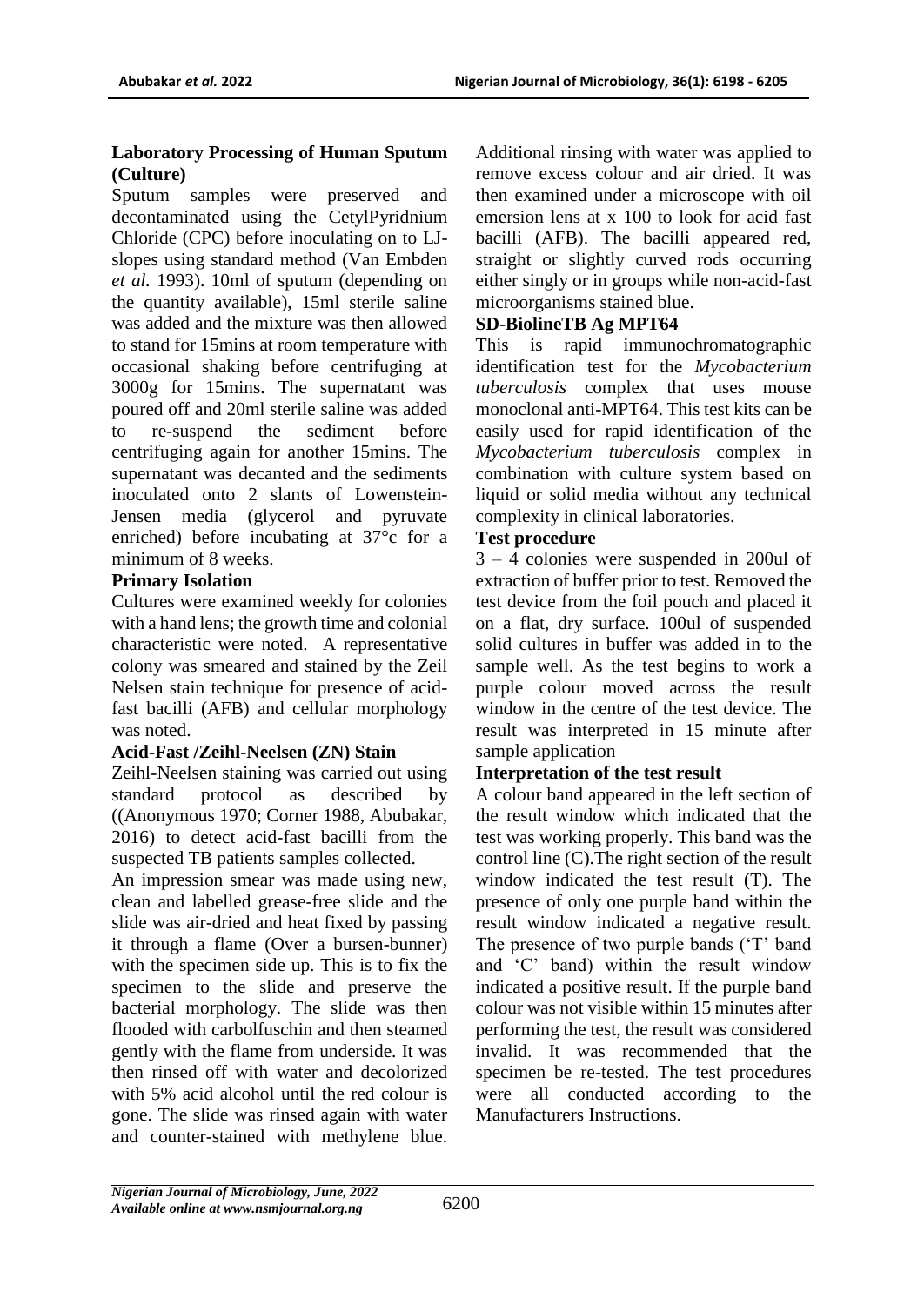**Genotype® MTBC for Molecular Identification of** *Mycobacterium tuberculosis* **Complex Species** The GenoType MTBC assay (HainLifescience GmbH, Nehren Germany) a new DNA strip assay for the rapid molecular identification of members of the *M. tuberculosis* complex. The GenoType MTBC assay is based on MTBC specific 23S ribosomal DNA fragment, gyrB NDA sequence polymorphisms and RD1 deletion. The assay was performed according to the manufacturer's instructions and as described by (Richter *et al.,* 2003, Romero *et al.,* 2007) that involved four technical steps; DNA Extraction by Chemical Method, Amplification Reaction, Hybridization and Evaluation and Interpretation of Result.

# 1. **DNA Extraction**

DNA extraction procedure with genolyse was done according to manufacturer's specifications (HainLifescienceGmbH, Nehren, Germany,2015), WHO (2008) and Aminu and Tukur (2016) Using a sterile graduated pipette 0.5 ml (500 µl) of the decontaminated sputum sample was transferred into microcentrifuge tube. This was done for all the samples, after which the tubes were closed and centrifuged for 15 minutes at 10000xg. The supernatant was discarded and 100µl lysis buffer (ALYS) was added and re-suspended by vortexing gently for 30 sec. The tubes were arranged in a floater inside the BSC II and incubated for 5minutes in a water bath at 950C. Then, 100µl Neutralisation buffer (A-NB) was added and vortexed for 30 seconds and the tubes were centrifuged at maximum speed (10,000xg). The heavier debris formed the pellet and the lighter DNA (free from impurities) was suspended in the supernatant which was transferred into clean labeled micro-centrifuge tubes for further use.

## **2. PCR amplification of the extracted DNA**

The master mix preparation was done according to manufacturer's specification (HainLifescienceGmbH, Nehren, Germany, 2015), WHO (2008) and Aminu and Tukur

(2016). The master mix was made up of  $10\mu$ l of the AM-A and 35μl of AM-B Reagent which was placed in a PCR tube labeled with sample number and mixed very well.This was prepared inside dead air box in a clean DNA free room. Then 5μl of each sample (containing the extracted DNA from above) was added to the corresponding tube containing the master mix and then mixed gently by pipetting up and down a few times. The PCR tubes were then placed in a 30 cycle (10 + 20) thermal cycler program for amplification. After amplification the DNA contained in the amplicons were denatured in the TwinCubator® which was pre-warmed to 45 oC and 20μl of denaturation solution (NaOH) was added to each labeled well of the TwinCubator® tray followed by the addition of 20μl of the amplicons respectively. The mixture was mixed gently by pipetting up and down five times and then incubated at room temperature for 5mins.

# **3. Hybridization and Identification**

Hybridization and detection procedures were carried out according to according manufacturer's specification (HainLifescienceGmbH, Nehren, Germany, 2015), WHO (2008) and Aminu and Tukur (2016). After denaturation of the amplicons, 1ml of the pre-warmed hybridization buffer (HYB) was carefully added to the wells using a pipette and thoroughly mixed. The tray was placed on the TwinCubator® and labeled strips were added to each well ensuring that the strips were completely covered by the liquid and incubated at 45oC for 20mins. After incubation, the HYB buffer was aspirated completely from each well and 1ml of the pre-warmed red stringent wash buffer (STR) was then dispensed into the tray. After 10 minutes incubation at 45 oC in the TwinCubator®, STR buffer was aspirated and was washed off with 1 ml of Rinse solution (RIN) for 1 minute. Then 1ml of the Conjugate (CON) solution was dispensed into each well and incubated for 20 minute on the TwinCubator®. The strips were washed twice with 1 ml of Rinse solution (RIN) for 1 minute in the TwinCubator®.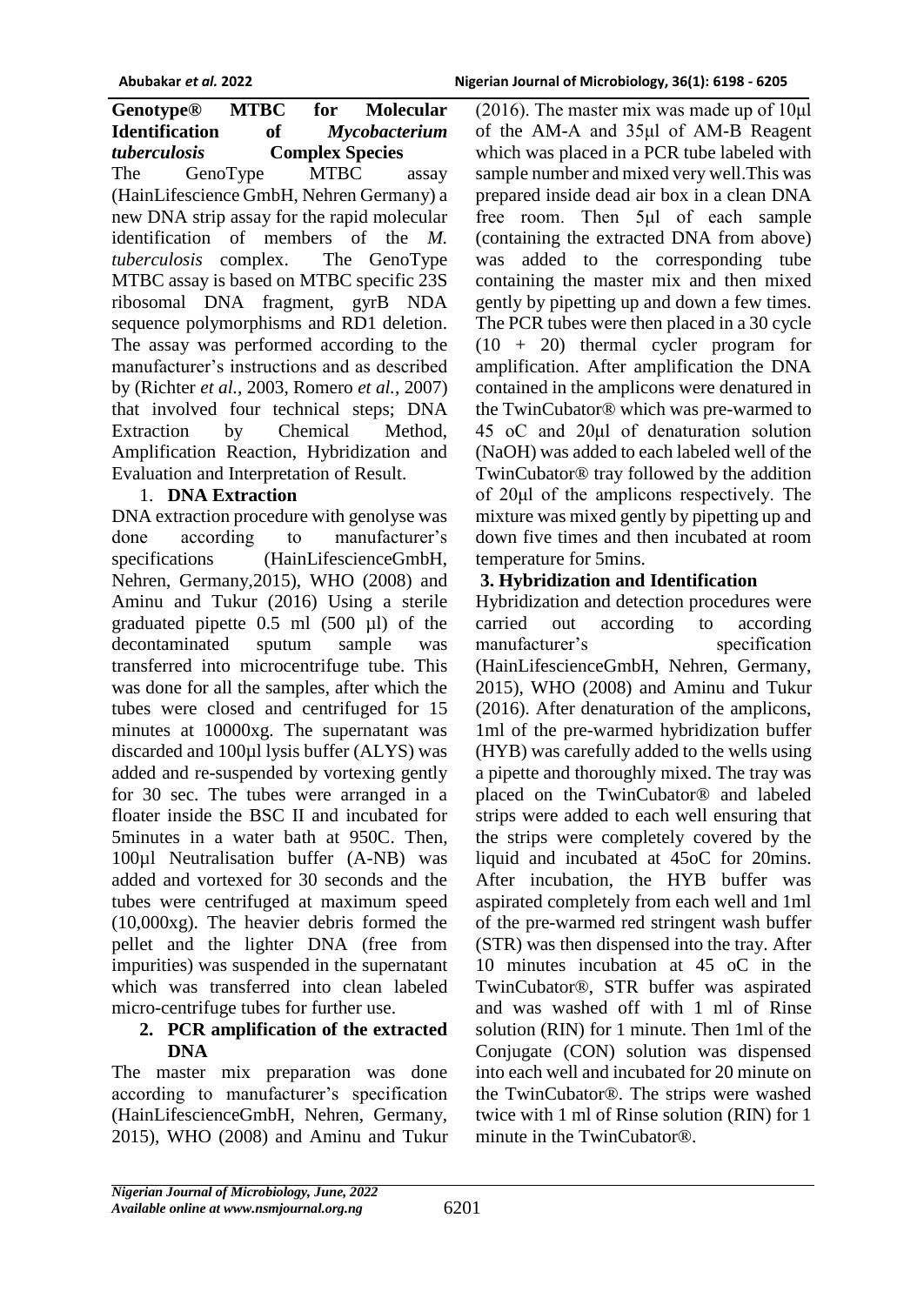Then sterile distilled water was added and a 1 minute wash performed on the TwinCubator® to wash off the RIN solution after which the distilled water was completely decanted. One (1) ml of the Substrate solution was then dispensed into each well and incubated for 10 minutes on the TwinCubator® after which the Substrate solution was aspirated and the strips washed twice with sterile distilled water. A pair of clean tweezers was used to remove the strips from the TwinCubator® tray and placed onto absorbent paper. The developed strips were partially dried and transferred to the GenoType® MTBC score sheet for interpretation.

#### **Data analysis**

Data generated for the study were analysed using percentages and Chi-square  $(\gamma 2)$  was used to compare of infection in various categories. A value of p≤0.05 was considered significant.

## **RESULTS**

A total of 391 sampleswere examined and tested using culture, acid- fast staining and SD-biolineAg MPT64 in which 186 samples were positive and were subjected to genotypic identification of Mycobacterium species (Table 1).133 (71.51%) were identified as *M. tuberculosis,* 51(27.429%) were identified as *M. africanum* and 2(1.17%) were identified as *M. bovis.* The study revealed that there was no significant difference  $(p>0.05)$  in the occurrence of Mycobacterium species among the studied subjects in relation to their gender. However, it is worth noting that 74 *M. tuberculosis,* 30 *M. africanum* and 2 *M. bovis* isolates were isolated from males while the remaining 59 *M. tuberculosis,* 21 *M. africanum* isolates were from females.

**Table 1:** Identification of Tubercle bacilli from suspected TB patients Isolates at Damaturu Specialist Hospital, Yobe State Nigeria

| <b>Sex</b>   | $Isolates(\% )$         | M. tb( $\%$ ) | M. africanum $(\% )$ | <i>M.</i> bovis(%) | (P-Value) |
|--------------|-------------------------|---------------|----------------------|--------------------|-----------|
|              | <b>Male</b> 109(58.60)  | 74(55.64)     | 30(58.82)            | 2(100)             | (0.137)   |
|              | <b>Female</b> 77(41.40) | 59(44.36)     | 21(41.18)            | 0(00)              |           |
| <b>Total</b> | 186                     | 133           | 51                   | 2                  |           |
|              | Percentage $= ()$       |               |                      |                    |           |

 (P<0.05) regarded as significant *M.tb = Mycobacterium tuberculosis*

## **DISCUSSION**

The identification of 186 (47.57%) Mycobacterium species isolates using Molecular Genotyping in this study from suspected TB patients in Damaturu Specialist Hospital, Yobe State is of great epidemiological and public health importance. This study has not shown a significant difference between sex and the Mycobacterium infection. However, it reflects that there are more positive TB cases among males than females observed. Other authors have reported similar findings in their

studies (Holmes, Hausler and Nunn 1998; Borgdorff, Nagel, Dye and Nunn 2000; Lawson 2006; Abubakar 2007). This could be argued that males might be more at risk of having TB than females which could be due to the nature of their work which exposes them to more risks especially, in Northern Nigeria where the women are mostly at home unemployed and thereby hardly exposed to risk of infection. Although, most studies agree with this finding, Nwachokor(2000) in a 30 year review of tuberculosis in Ibadan, Nigeria reported that, more females were affected with TB which reached twice the rate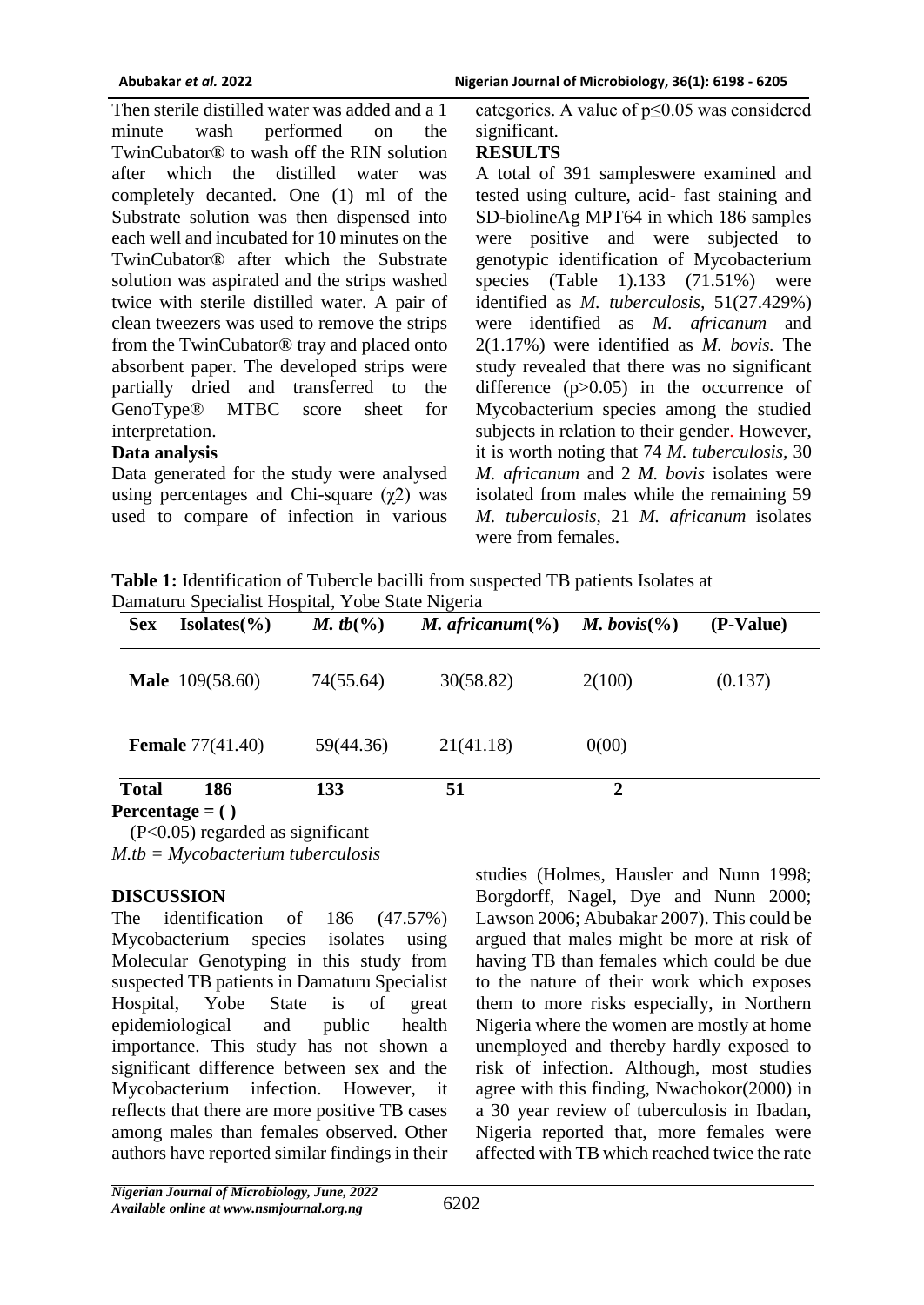of males. Also the incidence of the disease is higher among age groups 25 and 34 years old, which is the age group often associated with TB and also HIV (Lawson, 2006).

The identification of *M. bovis* from humans sputum is intriguing; while animal-to-human transmission of *M. bovis* has been reported (Ayele *et al.* 2004, Abubvakr, 2016, Danbirni, 2016 and Ibrahim, 2016). Traditional practice exists in the Northern Nigeria that could facilitate the transmission of Tuberculosisbetween animals and humans, during watering and grazing. This practice involves rearing and using animals in close proximity and mixing with their owners thereby giving increased avenues for zoonotic transmission. The habit of people by eating undercooked meat and improperly roasted meat in the form of "suya" and "kilishi" is gaining ground in Nigeria (Abubakar*et al.,* 2021) leading to potential zoonotic transmission of the disease, although, no study was undertaken to isolate the organism in goat "suya" and "kilishi" in the country. However, the possibility of cross-contamination especially from infected animal to the humans cannot be ruled out. This is also of public health importance as animal handlers and consumers of infected animals product stand the risk of getting infected.

Most importantly, the identification of *M. bovsis* from suspected TB patients observed in this study is of serious public health importance. This finding reveals that there is a definite association between human infection and the disease in animals. This can also justify a recommendation that any preventive measure for TB in human population in Nigeria should lean heavily and associated with the same level of measures in animal population.

## **REFERENCES**

Abubakar,I.A.,(2007). Molecular epidemiology of human and bovine tuberculosis in the Federal capital territory and Kadunastate of Nigeria. Ph.D. Thesis, University, UK. Plymouth

Similarly, the identification of *M. africanum* species from suspected TB patients is of interest, as while it is virulent for humans but it is genetically related to *M. bovis* and has rarely been isolated from animals. However, Cadmus and colleagues (2007); Abubakr, 2016, Danbirni, 2016 and Ibrahim 2016 reported a similar findings in Nigeria

This study has demonstrated the effectiveness of Genotype MTBC method used in the diagnosis of tuberculosis in humans and animals. However, this might justify saying that the Genotype MTBC is more efficient, accurate and faster at least for field and epidemiological purposes as well as for conducting some PCR based molecular methods like the spoligotyping and VNTR which do not need high quality DNA and also can be conducted directly from clinical samples.This study should be interpreted in the context of its limitations. Because the sources of the location of the patients were unknown, we could not determine whether the organisms were imported from a neighbouring or within the country. In addition, we lacked information on the condition of the patients. However, we have identified *M. tuberculosis*, *M. bovis* and *M. africanum* in suspected TB patients at Damaturu Specialist Hospital, Yobe State, Nigeria.

**Acknowledgements:** The authors acknowledged the contribution of National Bovine TB Project in the Department of Veterinary Medicine, Ahmadu Bello University, Zaria, Nigeria, Tuberculosis and HIV laboratory of Zankli Medical Center, Abuja, Nigeria and Tuberculosis Laboratory of ECWA Bingham University, Nasarawa State, for providing all the logistic, materials and bench space used in this study.

- Abubakar, U. B. (2016). Epidemiology of Tuberculosis in Cattle and Human Patients in Borno and Yobe States, Nigeria. PhD. Thesis Ahmadu Bello University, Zaria, Nigeria.
- Abubakar, U.B. (2010). Sero-Diagnosis of *Mycobacterium bovis* infection in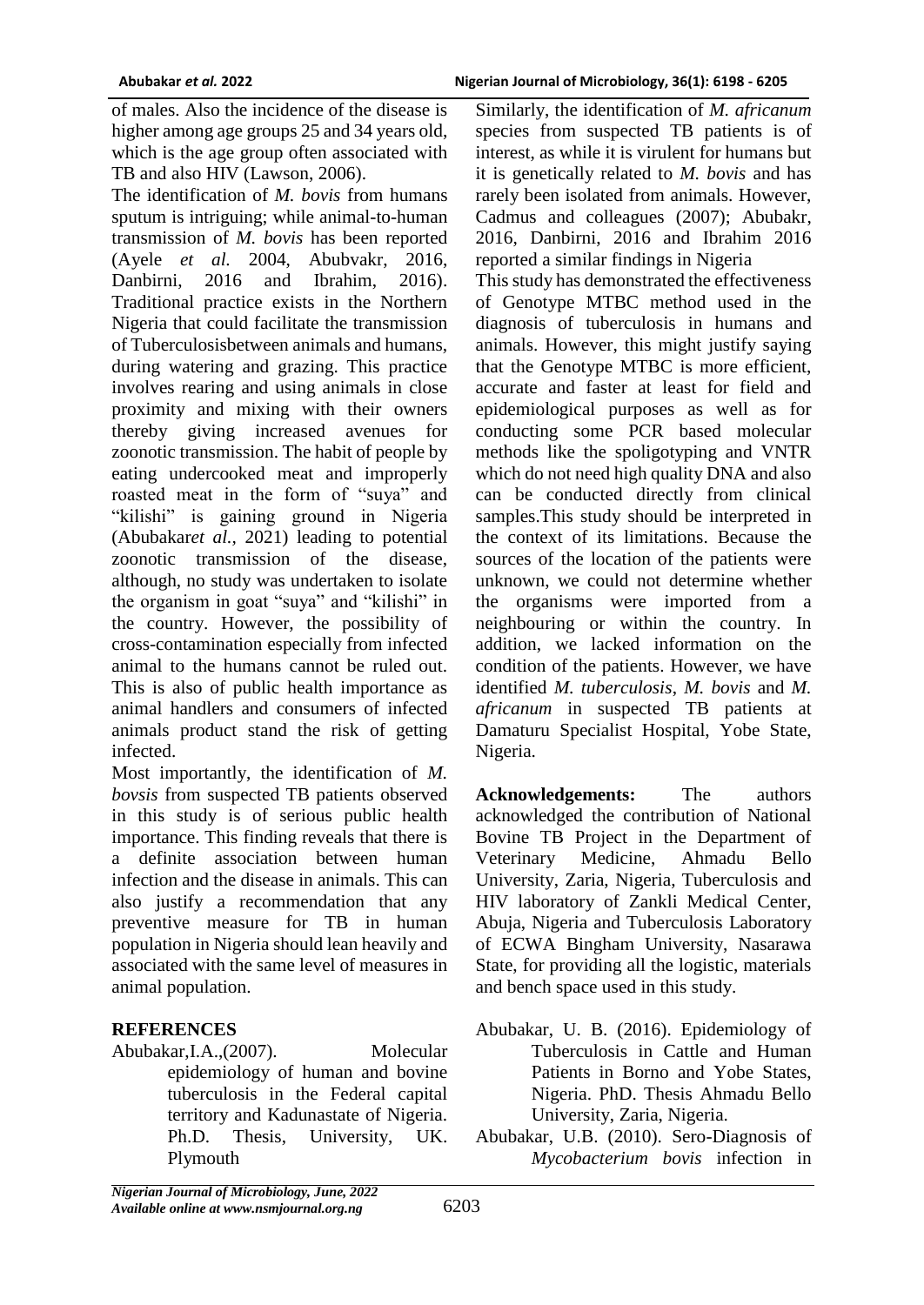camels (*Camelus dromedaries*) using lateral-flow technology M.Sc. Thesis Ahmadu Bello University, Zaria, Nigeria.

- AbubakarU.B.,AmehJ.I.,Abdulkadir A.I.,SalisuI., Okaiyeto S.O., Kudi A.C. (2011). Bovine Tuberculosis in Nigeria: A Review.*Veterinary Research,***4** (1); 24-27
- Abubakar, U.B., Usman A.A., Surajo M., Tekdek L.B., Saidu S.N.A., Musa G.A., Lawson L., and Abdulkadir I.A. (2021). Prevalence of Mycobacteruim tuberculosis Complex in Goats at Kano Abattoir, Kano State, Nigeria. *Nigerian Journal of Microbiology*, 35(2): 5936-5943
- Aminu, A.I. and Tukur, A.D. (2016). Detection of Multidrug Resistant Tuberculosis (MDR-TB) Among Rifampicin-Resistant TB Patients Using Line Probe Assay (LPA) In Kano, Nigeria. *Bayero Journal of Pure and Applied Sciences*, 9(2): 1 - 8
- Anon (2006).*Public health watch overview: Tb policy in nigeria.* Civil Society Perspectives on TB Policy, Abuja. 190 pp.
- Anonymous 1970. *Decontamination of sputum andbronchial secretions in preparation for culture of mycobacteria.* 254 pp.
- Ayele, W. Y., Neill, S. D., Zinsstag, J., Weiss, M. G. and Pavlik, I. (2004). Bovine tuberculosis: An old disease but new threat to africa: Review article. *International Journal of Tuberculosis and Lung Disease*, **8**, (8) 924-937.
- Borgdorff, F. F., Nagel, k., N. J, Dye, C. and Nunn, P. (2000). Gender and tuberculosis: A comparison of prevalence surveys with notification data to explore sex differences in case detection. *International Journal of Tuberculosis and Lung Disease*, **4**, (2) 123-32.
- Cadmus, S. I. B., Palmer, S., Okker, M., Dale, J. W., Gover, K., Smith, N., Jahans, K., Hewinson, R. G. and Gordon, S.

V. (2006). Molecular analysis of human bovine tubercle bacilli from a local setting in nigeria. *Journal of Clinical Microbiology*, **44**, (1) 29-34.

- Collins, C.H. and Grange, J.M. (1983).A review of bovine tuberculosis.*Journal of Applied Bacteriology*, 55, 13-29.
- Danbirni, S. (2016). Epidemiology of Tuberculosis in Cattle and Human Patients in Adamawa and Taraba States, Nigeria. PhD. Thesis Ahmadu Bello University, Zaria, Nigeria.
- Gambo, B.G., Raufu, I.A., Ambali, A.G. (2010). Residents in Borno State and their meat preference among ruminat species*. African Journal of General Agriculture* **6:** 53-58
- GamboAliyu, Samer S. El-Kamary, Alash'leAbimiku, Nicholas Ezati, Iwakun Mosunmola, Laura Hungerford,2 Clayton Brown,2 Kathleen J. Tracy, Joshua Obasanya, and William Blattner (2013): Mycobacterial Etiology of Pulmonary Tuberculosis and Association with HIV Infection and Multidrug Resistance in Northern Nigeria.

*Tuberculosis Research and Treatment*. 2013, 9

- Grange, J.M. and Yates, M.D. (1994).Zoonotic aspects of *Mycobacterium bovis* infection.*Veterinary Microbiology,* 40:137-51.
- Holmes, C. B., Hausler, H. and Nunn, P. (1998). A review of sex differences in the epidemiology of tuberculosis. *International Journal of Tuberculosis and Lung Disease*, **2**, (2) 96-104.
- Ibrahim S.. (2016). Epidemiology of Tuberculosis in Cattle and Human Patients in Bauchiand Gombe States, Nigeria. PhD. Thesis Ahmadu Bello University, Zaria, Nigeria.
- Lawson, L. (2006). Improving the diagnosis of pulmonary tuberculosis in resource constrained setting and the role of micronutrients in the treatment of